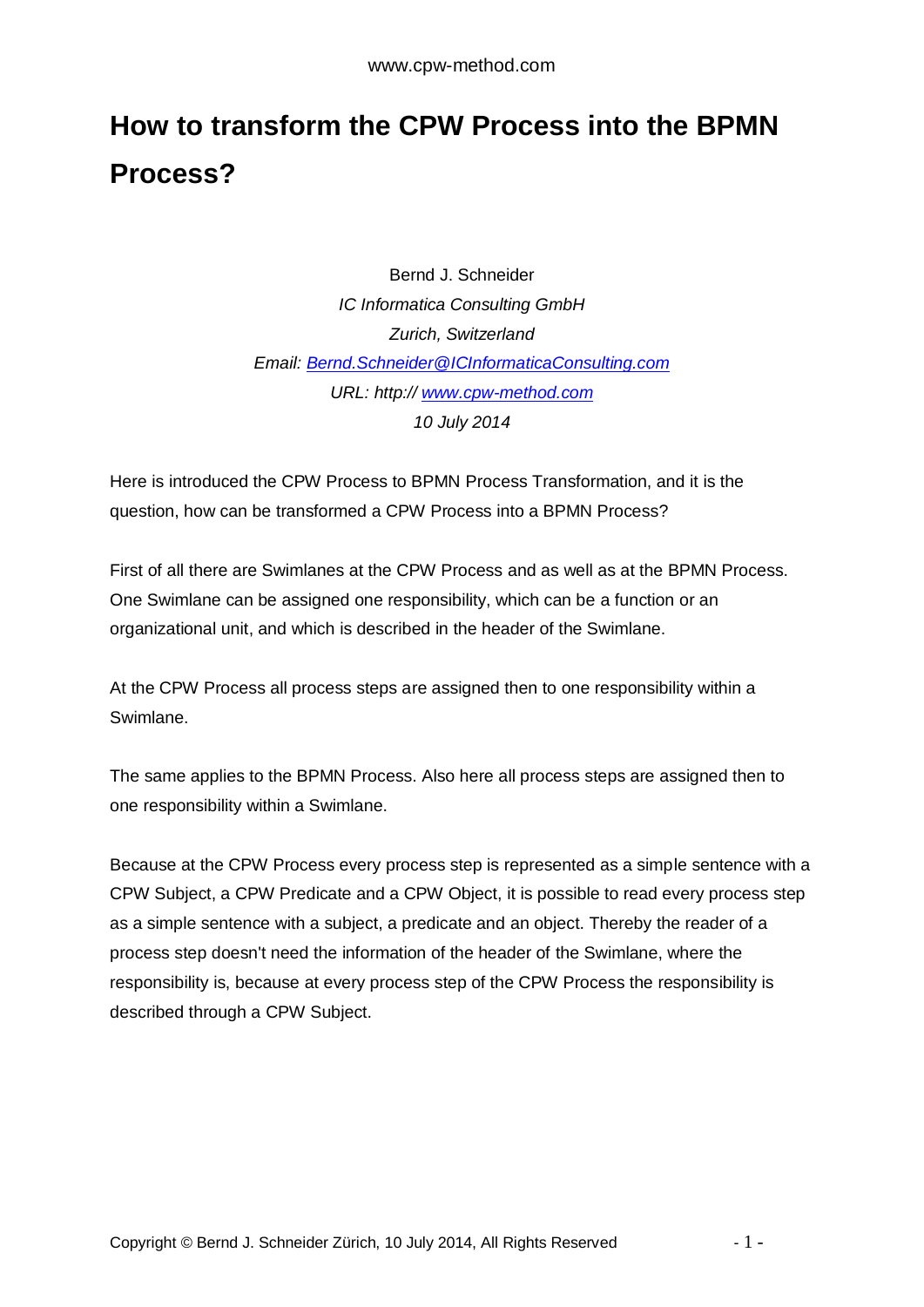On the one hand you could say, that this is needless and redundant, because in the header of the Swimlane is already the responsibility. And on the other hand it is much more easier for the reader, because when the reader tries to read a process step, where then the reader tries to form the simple sentence in his mind, the reader hasn't to jump with his eyes from the particular process step to the header of the Swimlane, to form then the complete simple sentence with a subject, a predicate and an object. This means it is much more easier for the reader to read the process steps, and it is possible for the reader to read every process step as a simple sentence with the CPW Process.

You could also say now for experienced process experts there is not a need to have for every process step a specific responsibility with a subject, but on the other hand it is much more easier to read the process steps, and every process step is formed as a simple sentence with a subject, a predicate and an object, and therefore every process step is assigned to a specific responsibility, and furthermore is every process step at the CPW Process in the context of a responsibility with a CPW Subject and the process result with the CPW Object.

Furthermore it is possible to make now a differentiation regarding the responsibility at the CPW Process , where a number of process steps at the CPW Process are assigned to the same Swimlane with one responsibility.

On the one hand all process steps within a Swimlane are assigned to the same responsibility through the Swimlane Header, and on the other hand at the CPW Process of a process step can be done now a differentiation regarding the responsibility through the CPW Subject.

To a Header of a Swimlane are assigned for example a function and an organizational unit as a responsibility. The CPW Subjects of every CPW Process of all process steps within a Swimlane are basically automatically assigned then to the same responsibility with the same function and organizational unit from the header of the respective Swimlane.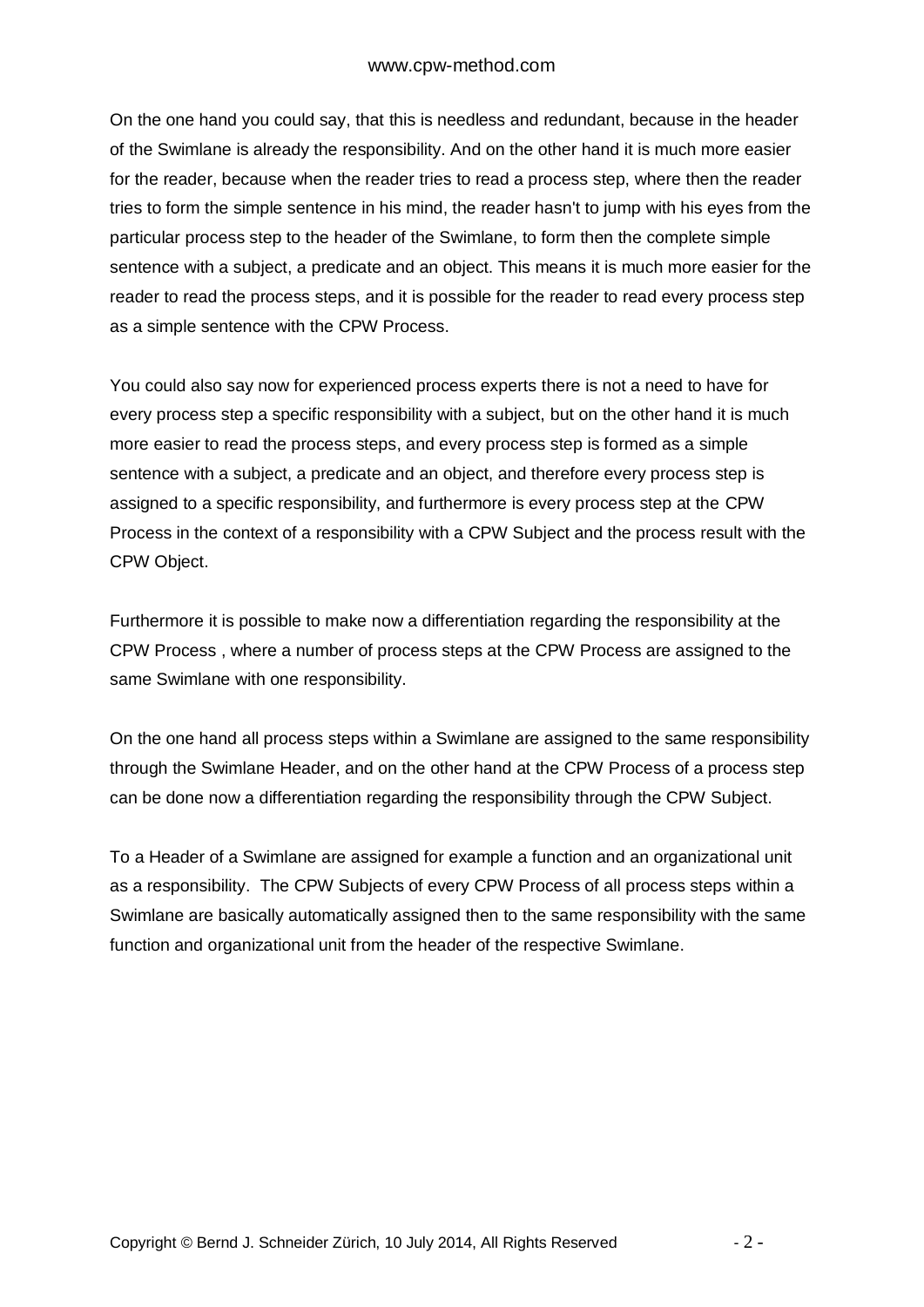To the respective function and organizational unit at a CPW Subject of a CPW Process and of a process step within a Swimlane can be added then for example a sub function and sub organizational unit, and also the responsible Person with the respective first name and surname. Therefore it is possible within a Swimlane at the process steps at the CPW Subjects of the CPW Processes to make a further differentiation regarding the responsibilities.

Because at a process step of a BPMN Process exists always only one bubble and in the bubble doesn't exist the responsibility of the respective process step, because the responsibility is specified through the Header of the Swimlane, is at the BPMN Process method a further differentiation not possible regarding the responsibility within a Swimlane in the particular process steps.

If you want now to transform all process steps with the CPW Processes of a Swimlane with the respective responsibility, which is described in the Header of the Swimlane, to a BPMN Process, you can proceed as follows:

The respective Swimlane with Header and their assigned responsibility of the CPW Process can be adopted one to one for the Swimlane with Header and their responsibility of the BPMN Process.

At the particular process steps of the CPW Process, which is represented with a simple sentence with a CPW Subject, a CPW Predicate and a CPW Object, are taken together only the CPW Predicate and the CPW Object of a CPW Process, and they are connected and linked together, to represent them then in a process step of a BPMN Process with a BPMN Activity. If you have transformed all CPW Processes into a BPMN Process, you have processed the CPW Process to BPMN Process Transformation.

The following figure 1 shows the CPW Process to BPMN Process Transformation, and the following figure 2 shows the Example coffee shop of the CPW Process to BPMN Process Transformation: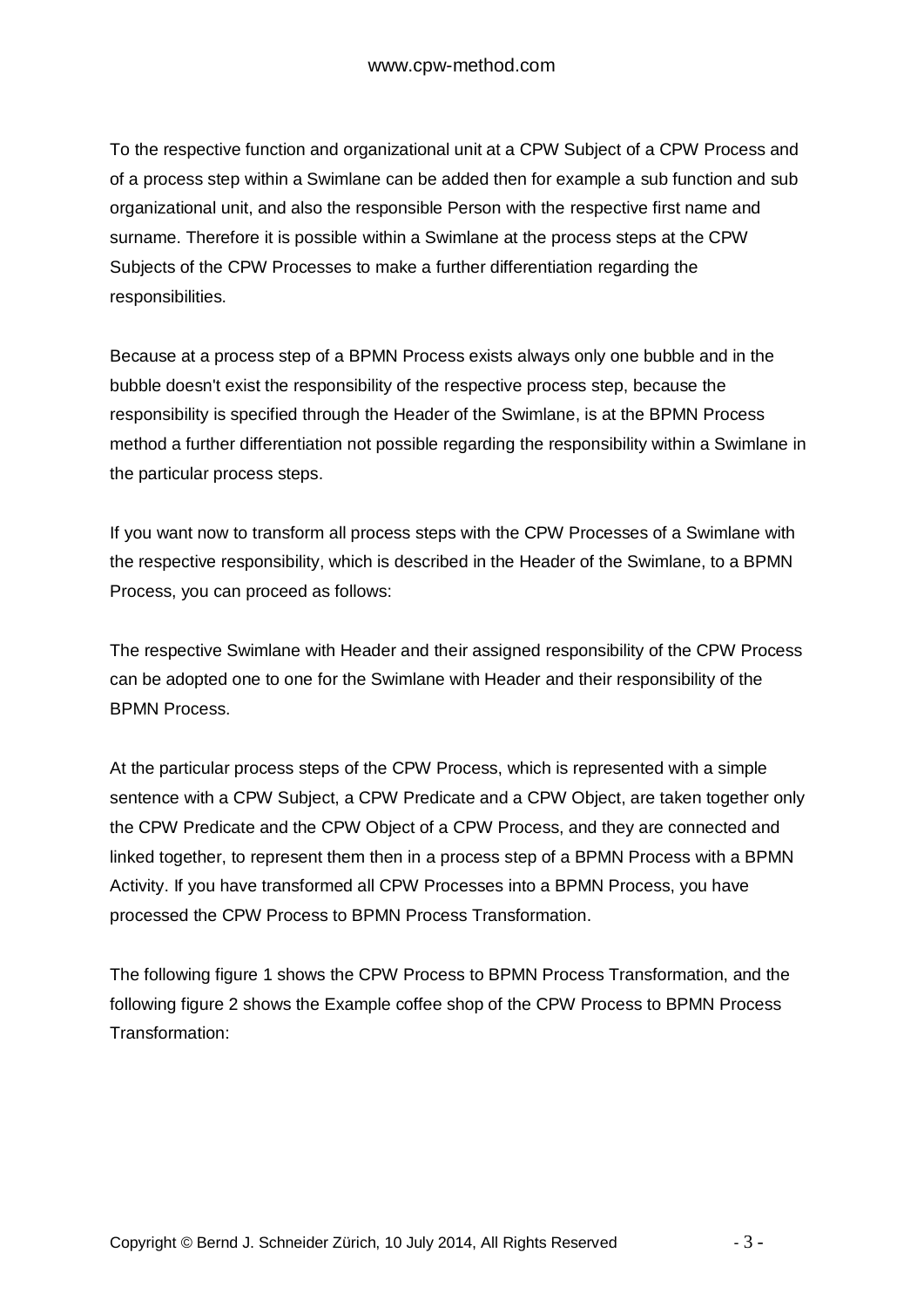

### *Fig. 1: The CPW Process to BPMN Process Transformation*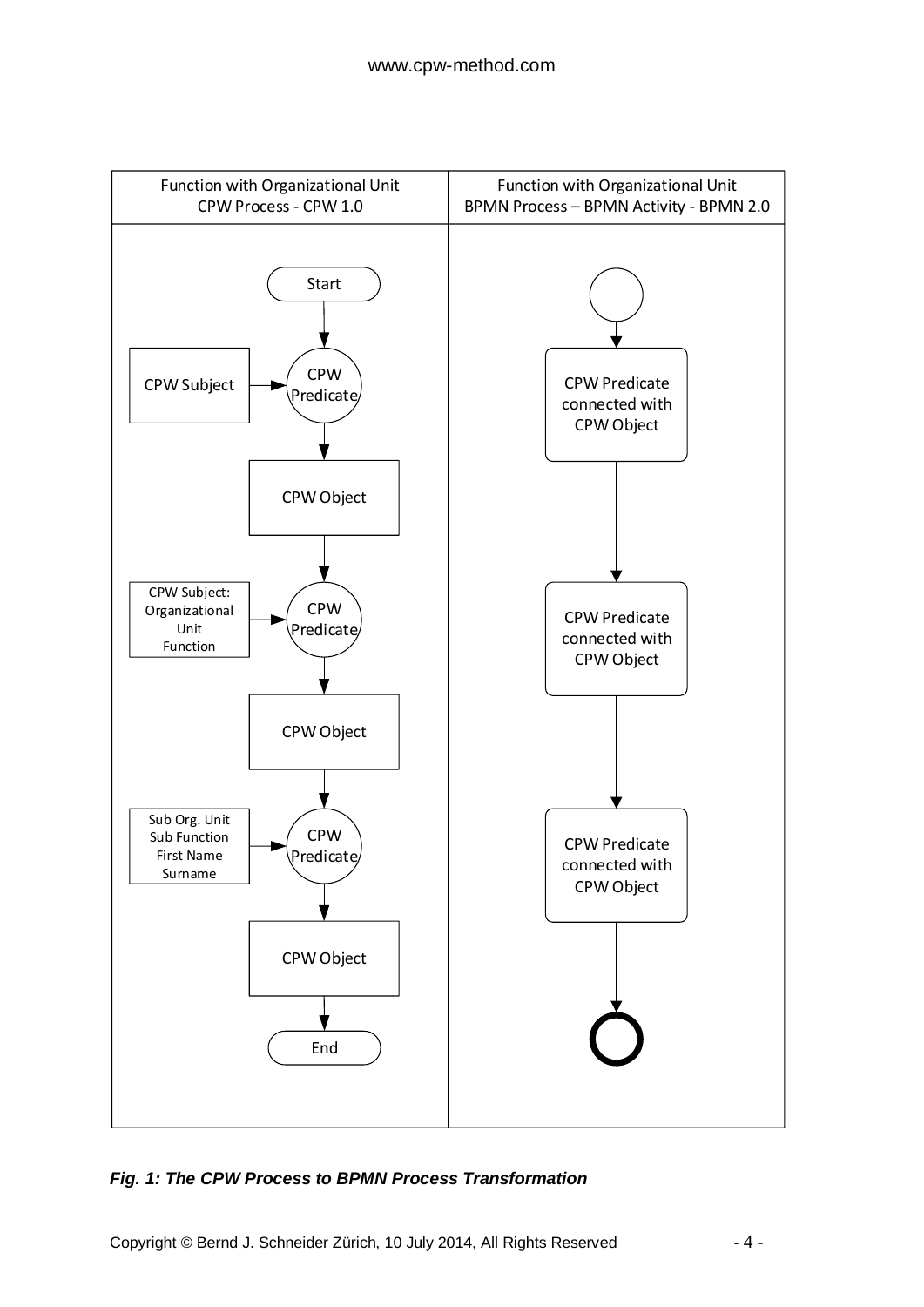

### *Fig. 2: Example coffee shop of the CPW Process to BPMN Process Transformation*